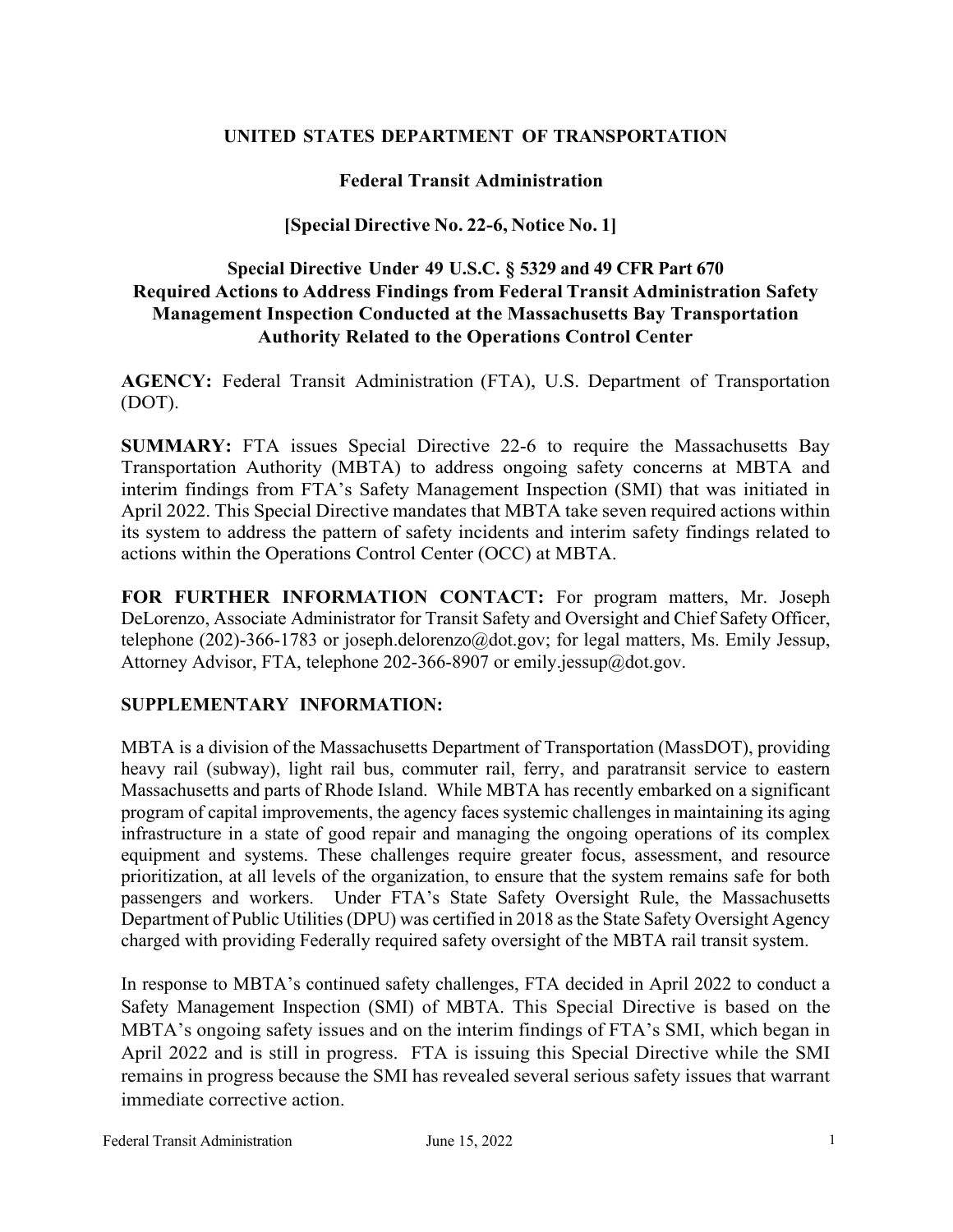The Operations Control Center (OCC) at the MBTA houses the dispatchers, supervisors, and managers who coordinate all train movements throughout the system. Through review of recent safety events, in-depth interviews, site visits and observations of the Operations Control Center (OCC), and document and data reviews, FTA finds that MBTA's OCC is not meeting its own requirements to ensure that OCC dispatchers and supervisors are adequately trained and certified. Through April 29, 2022, MBTA records showed that 13 of 16 heavy rail dispatchers and six of 11 OCC supervisors had not completed biennial right of way (ROW) safety recertification. In addition, four of 14 dispatchers for the Green Line had not completed annual recertification for their dispatch duties.

FTA also finds that the OCC is not appropriately staffed. Records through April 29, 2022 also show the OCC has four heavy rail dispatcher vacancies (out of 18 positions) and two supervisor vacancies (out of 11) from fiscal year 2022 budgeted positions and is down six total heavy rail dispatchers from OCC personnel requests (out of 20). The OCC does not have a dedicated trainer, and supervisors and OCC's management team fill many roles, including covering dispatcher shifts and providing training.

This lack of staffing creates challenges for OCC management and contributes to unpredictable and extended work schedules for dispatchers, supervisors, and members of OCC's management team. MBTA's hours of service requirements, which allow dispatchers and supervisors to work up to 20 hours on with only four hours off, corroborated by recent safety concerns reported by employees regarding mandated overtime in the OCC, do not ensure that OCC dispatchers and supervisors are properly rested. As noted above, staffing shortages exacerbate challenges in the OCC, particularly for heavy rail dispatchers, who must regularly work 16-hour and occasionally 20-hour shifts to ensure coverage.

Taken together, MBTA has created a management process whereby OCC staff members are required to work without certifications, in a fatigued state, and often fulfilling multiple roles at once. MBTA's failure to ensure that personnel within the Operations Control Center (OCC), including train and power dispatchers, are trained and certified, properly rested, and concentrating on one role at a time is a significant safety risk—one that is compounded by inadequate procedures. These circumstances create an increased safety risk for trains, equipment, personnel and property. While FTA is mindful that these practices are the product of systemic staffing shortages, MBTA must nevertheless fulfill its duty to operate the OCC and the system safely.

This Special Directive identifies seven required actions that MBTA must take to ensure OCC personnel are trained and certified to perform their job function, are provided the opportunity for proper rest between shifts, and are not required to fulfill multiple roles within one shift. FTA and DPU will oversee MBTA's implementation of these safetycritical required actions.

As MBTA works to improve the quality of its MOW programs, the findings and required actions outlined in this Special Directive will assist the agency in focusing its attention on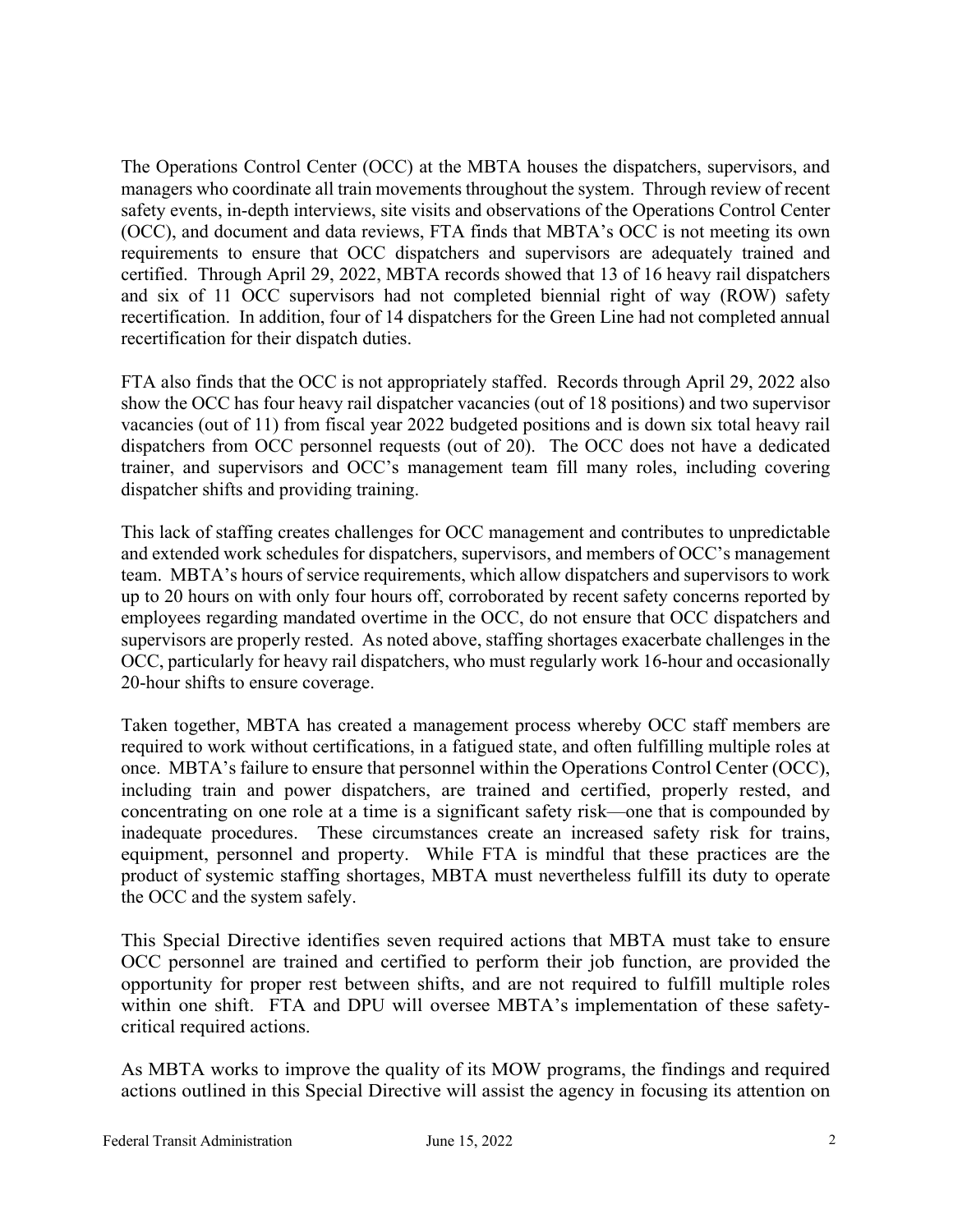safety-critical priorities as it addresses these immediate concerns.

Additionally, FTA will work with DPU and MBTA to review and revise all pre-existing corrective action plans as appropriate to ensure that MBTA continues to make timely progress towards building and maintaining a robust safety culture within the agency.

## **DIRECTIVE AND REQUIRED ACTIONS:**

 $\blacksquare$ 

In accordance with 49 U.S.C. § 5329 and 49 CFR Part 670, FTA directs MBTA to take the following actions:

| Category 1: Immediate Actions Ensuring that Operations Control Staff are Recertified and<br><b>Rested</b> |                                                                                                                                     |                         |                                                                                                                                                                                                                                                                                                                                                                                                                                                                                                                                                                                                                                                                                                                                                                                                                                                                                                                                                           |  |
|-----------------------------------------------------------------------------------------------------------|-------------------------------------------------------------------------------------------------------------------------------------|-------------------------|-----------------------------------------------------------------------------------------------------------------------------------------------------------------------------------------------------------------------------------------------------------------------------------------------------------------------------------------------------------------------------------------------------------------------------------------------------------------------------------------------------------------------------------------------------------------------------------------------------------------------------------------------------------------------------------------------------------------------------------------------------------------------------------------------------------------------------------------------------------------------------------------------------------------------------------------------------------|--|
| <b>Finding</b>                                                                                            |                                                                                                                                     | <b>Required Actions</b> |                                                                                                                                                                                                                                                                                                                                                                                                                                                                                                                                                                                                                                                                                                                                                                                                                                                                                                                                                           |  |
| Finding 1                                                                                                 | MBTA does not ensure that OCC<br>staff are recertified as indicated<br>in training materials and required<br>by 49 CFR § 673.29(a). | FTA-<br>OCC-<br>22-001  | MBTA must ensure that staff working<br>in the OCC, including dispatchers and<br>supervisors, are certified.                                                                                                                                                                                                                                                                                                                                                                                                                                                                                                                                                                                                                                                                                                                                                                                                                                               |  |
|                                                                                                           |                                                                                                                                     |                         | Specific Details:                                                                                                                                                                                                                                                                                                                                                                                                                                                                                                                                                                                                                                                                                                                                                                                                                                                                                                                                         |  |
|                                                                                                           |                                                                                                                                     |                         | Submittal #1: MBTA must submit to<br>FTA and DPU each week prior to the<br>next week's day's service a detailed<br>OCC revenue service schedule for each<br>MBTA rail line. This document shall<br>include employee number, line the<br>employee is responsible for or<br>supervising, length of shift in hours,<br>most recent training and certification<br>date, and number of hours between<br>assigned shift and current shift. This<br>form must be signed by the Director of<br>Operations, the Chief of Safety, and<br>the General Manager to verify that<br>each OCC employee assigned to work<br>a shift is certified to MBTA's<br>certification and retraining standards.<br>This action is required beginning 48<br>hours after the issuance of this Directive<br>and will be required each week for a<br>minimum of $six(6)$ weeks and until the<br>MBTA satisfactorily demonstrates that<br>schedules are made with certified<br>personnel. |  |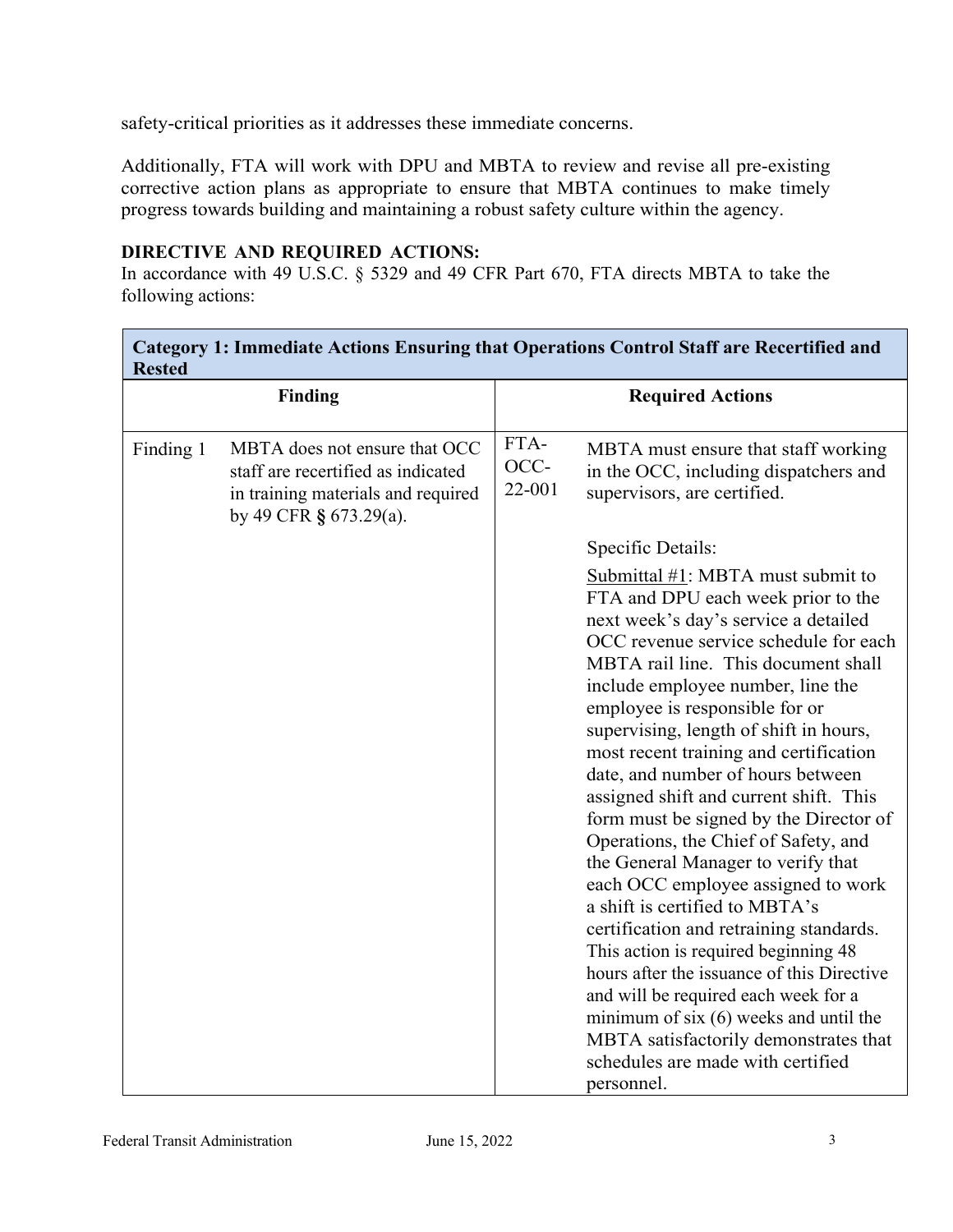|           |                                                                                                           |                        | Submittal $\#2$ : MBTA must submit to<br>FTA and DPU within 24 hours of each<br>day's operations the "as performed"<br>schedule. This action is required for a<br>minimum of six $(6)$ weeks following<br>the initial schedule submission and will<br>be required until MBTA satisfactorily<br>demonstrates that substitutions are<br>made with certified personnel.                                                                                                                                                                                                                                                                                                                                                                                                                                                                                                                                                                                                                                                                                                                  |
|-----------|-----------------------------------------------------------------------------------------------------------|------------------------|---------------------------------------------------------------------------------------------------------------------------------------------------------------------------------------------------------------------------------------------------------------------------------------------------------------------------------------------------------------------------------------------------------------------------------------------------------------------------------------------------------------------------------------------------------------------------------------------------------------------------------------------------------------------------------------------------------------------------------------------------------------------------------------------------------------------------------------------------------------------------------------------------------------------------------------------------------------------------------------------------------------------------------------------------------------------------------------|
| Finding 2 | MBTA does not ensure its OCC<br>staff are given sufficient<br>opportunity for recovery between<br>shifts. | FTA-<br>OCC-<br>22-002 | MBTA must ensure OCC staff, including<br>dispatchers, supervisors, and<br>management working within the OCC,<br>have sufficient time off to recover<br>between shifts, consistent with MBTA<br>hours of service policy for rail transit<br>motorpersons.                                                                                                                                                                                                                                                                                                                                                                                                                                                                                                                                                                                                                                                                                                                                                                                                                              |
|           |                                                                                                           |                        | Specific Details:<br>Submittal #1: MBTA must submit to<br>FTA and DPU each week prior to the<br>next week's service a detailed staffing<br>plan that validates appropriate duty<br>periods and rest periods for OCC staff.<br>This document shall include for each<br>24-hour period: employee number,<br>line the employee is responsible<br>dispatching/or supervising, length of<br>shift in hours, most recent training and<br>certification date, and number of hours<br>between assigned shift and current<br>shift. This form must be signed by the<br>Director of Operations, the Chief of<br>Safety, and the General Manager to<br>verify that each employee assigned to<br>work a shift within the OCC works a<br>shift consistent with MBTA's hours of<br>service policy for rail transit<br>motorpersons. This action is required<br>beginning 48 hours after the issuance of<br>this Directive and will be required each<br>week for a minimum of six $(6)$ weeks<br>and until the MBTA satisfactorily<br>demonstrates that schedules are made<br>with rested personnel. |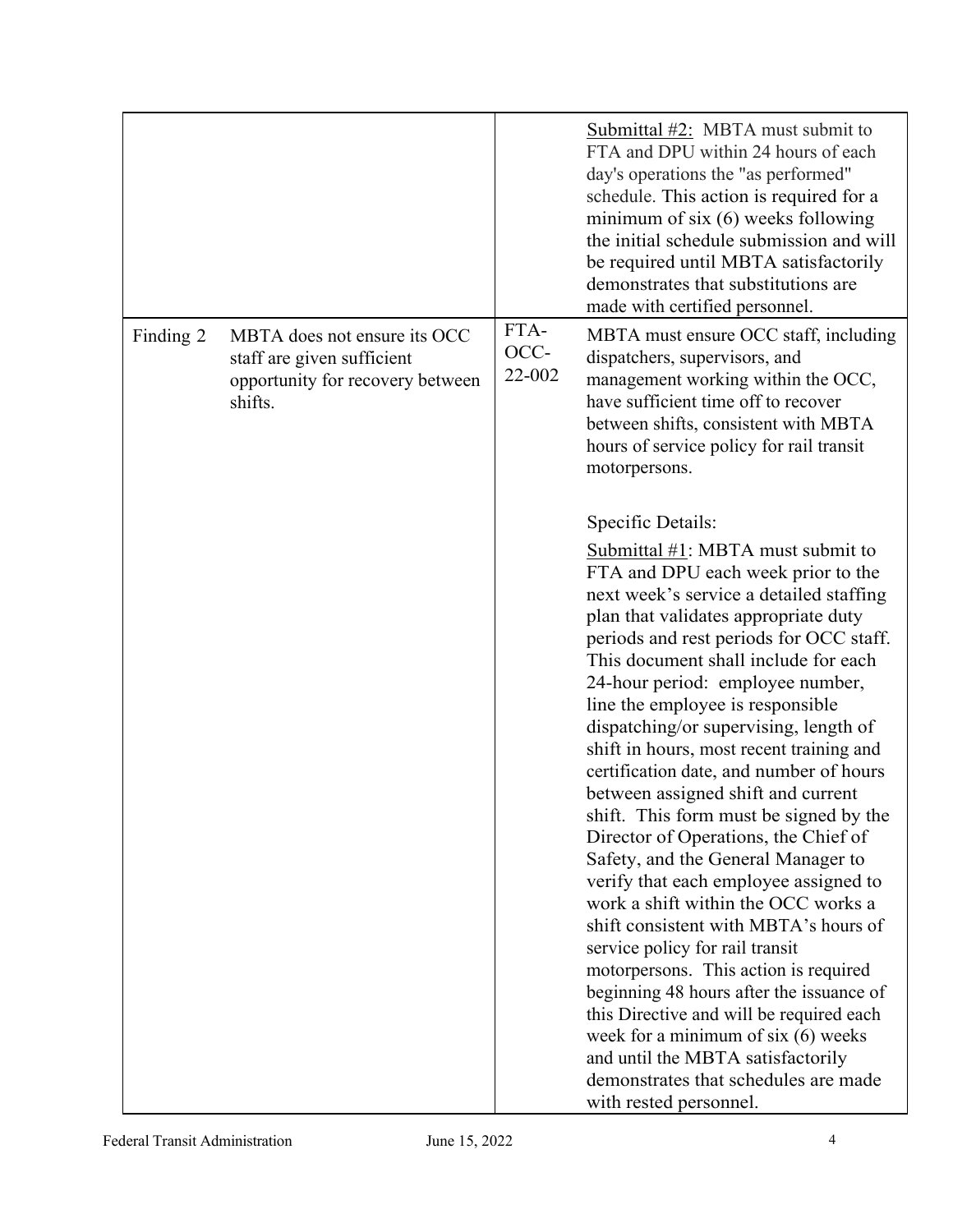|           |                                                                                                                                                                         |                            | Submittal $#2$ : MBTA must submit to<br>FTA and DPU within 24 hours of each<br>day's operations the "as performed"<br>schedule. This form will validate that<br>any changes to schedule due to<br>employee substitutions were filled with<br>employees that had sufficient<br>opportunity for recovery between<br>shifts. This action is required for a<br>minimum of six $(6)$ weeks following<br>the initial schedule submission and will<br>be required until there is satisfactory<br>demonstration that substitutions are<br>made with appropriately rested<br>personnel.                       |
|-----------|-------------------------------------------------------------------------------------------------------------------------------------------------------------------------|----------------------------|------------------------------------------------------------------------------------------------------------------------------------------------------------------------------------------------------------------------------------------------------------------------------------------------------------------------------------------------------------------------------------------------------------------------------------------------------------------------------------------------------------------------------------------------------------------------------------------------------|
| Finding 3 | MBTA requires OCC staff to<br>perform two distinct roles<br>(supervisor and dispatcher)<br>during portions of shifts,<br>preventing proper execution of<br>either role. | FTA-<br>OCC-<br>$22 - 003$ | MBTA must submit to FTA and DPU<br>each week prior to the next week's<br>service that, for each shift, OCC<br>supervisors and managers are not dual<br>scheduled for both supervisory duties<br>and dispatcher duties at any time<br>during assigned shifts. This action is<br>required beginning 48 hours after the<br>issuance of this Directive and will be<br>required for a minimum of six $(6)$<br>weeks following the initial schedule<br>submission and will be required until<br>there is satisfactory demonstration that<br>substitutions are made with<br>appropriately rested personnel. |

MBTA will begin reporting on Friday, June 17, 2022, for the next work week starting Sunday, June 19 or Monday, June 20 to respond to the required actions set out in Category 1 of this Special Directive, including providing additional information for consideration and proposing any equivalent alternate actions for consideration by FTA's Administrator.

FTA will validate that MBTA is submitting the weekly required submissions associated with Category 1, and FTA will continue to conduct weekly meetings with MBTA and DPU to review progress until such time as FTA determines that these meetings are no longer needed or may be conducted with less frequency.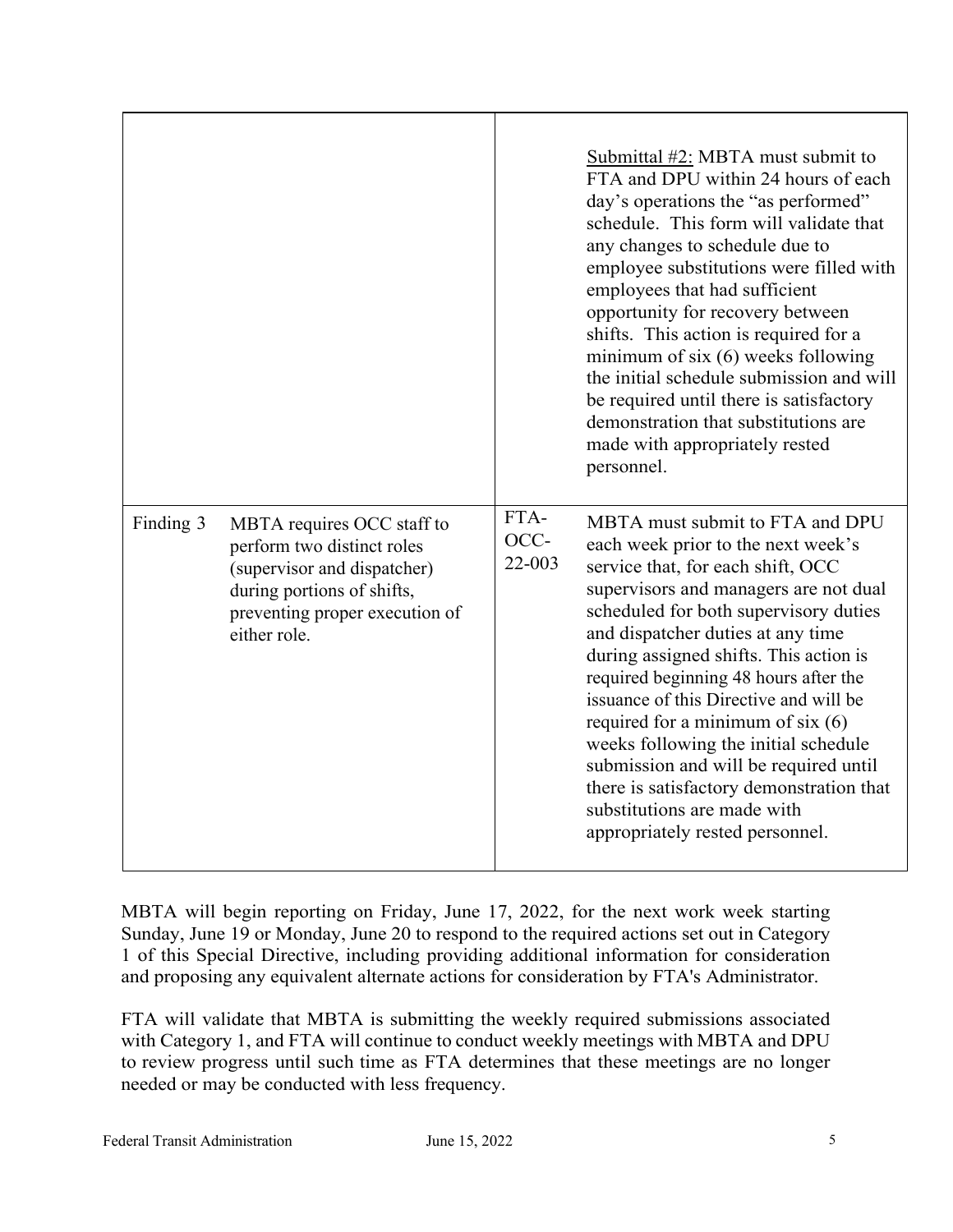| <b>Staff Are Recertified and Rested</b> |                                                                                                           |                               |                                                                                                                                                                                                                                                                                                  |  |  |  |
|-----------------------------------------|-----------------------------------------------------------------------------------------------------------|-------------------------------|--------------------------------------------------------------------------------------------------------------------------------------------------------------------------------------------------------------------------------------------------------------------------------------------------|--|--|--|
| <b>Finding</b>                          |                                                                                                           |                               | <b>Required Actions</b>                                                                                                                                                                                                                                                                          |  |  |  |
| Finding 4                               | requires its<br>MBTA<br><b>OCC</b><br>personnel to work in a fatigued<br>state as a pattern and practice. | FTA-<br><b>OCC-22-</b><br>004 | MBTA must develop and enforce<br>policies that require OCC personnel to<br>work in a rested state. MBTA must<br>modify its hours-of-service policy to<br>require<br>sufficient hours<br>of rest,<br>consistent with MBTA's hours of<br>service<br>policy for<br>rail<br>transit<br>motorpersons. |  |  |  |
| Finding 5                               | MBTA's OCC is significantly<br>understaffed.                                                              | FTA-<br><b>OCC-22-</b><br>005 | MBTA must adequately staff the OCC<br>for current operational needs. MBTA<br>must provide a plan to meet the<br>operational needs of the<br>system,<br>consistent with MBTA's hours of<br>policy for<br>service<br>rail<br>transit<br>motorpersons and meeting scheduled<br>leave requirements.  |  |  |  |
| Finding 6                               | MBTA faces major challenges<br>in recruiting and training new<br>rail transit dispatchers.                | FTA-<br><b>OCC-22-</b><br>006 | MBTA must identify and address major<br>challenges in recruiting and training new<br>rail transit dispatchers, the quality and<br>performance of their training, and the<br>certification of new candidates.                                                                                     |  |  |  |
| Finding 7                               | MBTA allows dispatchers who<br>are not current in their<br>certifications to work in the<br>OCC.          | FTA-<br><b>OCC-22-</b><br>007 | MBTA must verify that all dispatchers<br>working within the OCC are current in<br>their certifications prior to starting their<br>shift.                                                                                                                                                         |  |  |  |

**Category 2: Corrective Plans and Procedures to Ensuring that Operations Control Center** 

Twenty (20) calendar days after the date of this Special Directive, MBTA must submit a corrective action plan(s) to FTA and DPU that identifies the specific actions that will be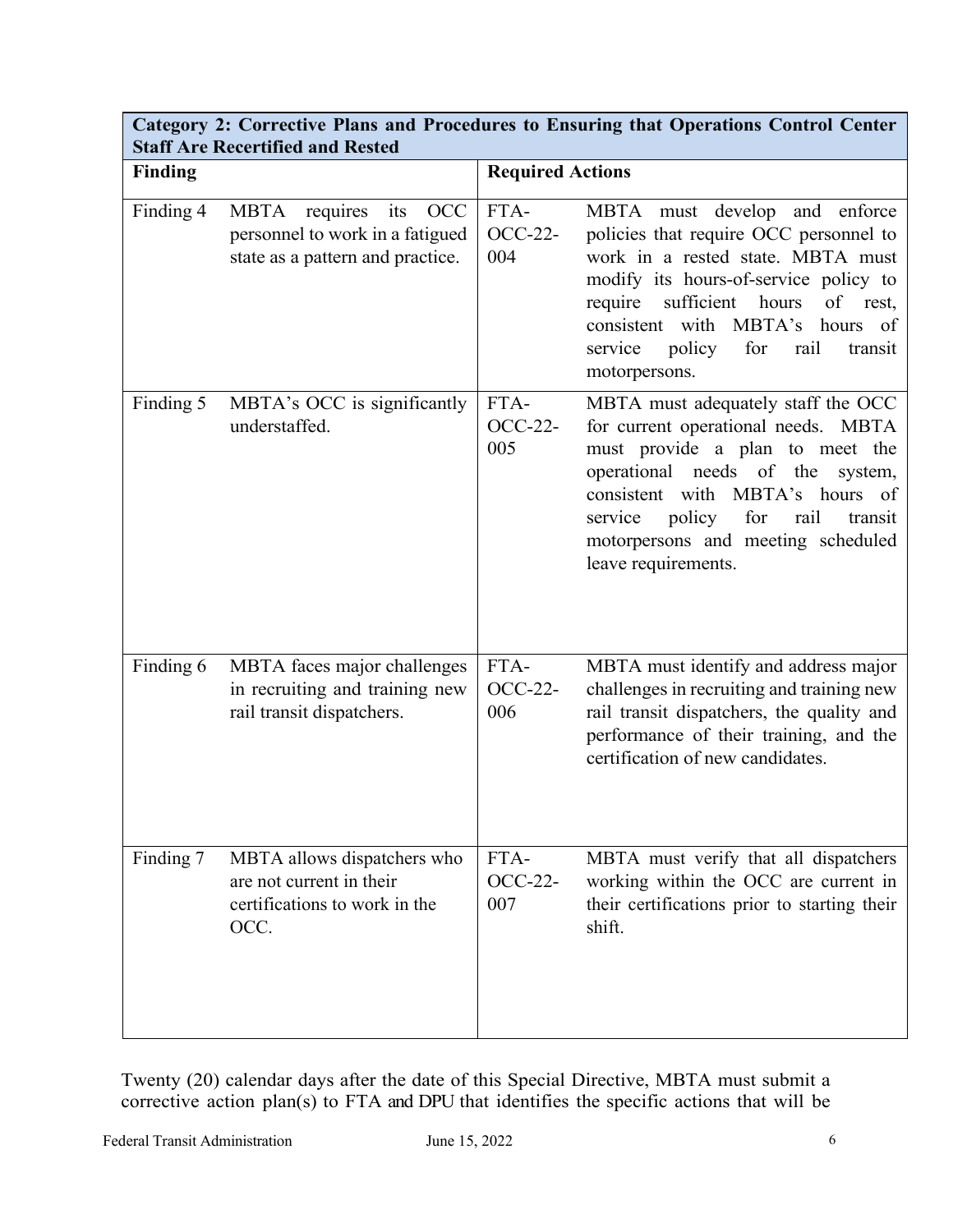performed to address required action specified in Category 2 of this Special Directive; the milestone schedule for completing corrective action; the responsible parties for action and their contact information; and the verification strategy for ensuring the completion of required work.

FTA, in consultation with DPU, will review and approve (with revisions as necessary) MBTA's corrective action plan(s) and will monitor the agency's progress in resolving each finding and required action.

FTA will continue to conduct bi-weekly meetings with MBTA and DPU to review progress until such time as FTA determines that these meetings are no longer needed or may be conducted with less frequency.

# **PETITIONS FOR RELIEF OR RECONSIDERATION**

As set forth in 49 CFR  $\S$  670.27(d), the MBTA has thirty (30) calendar days from the date of this Special Directive to petition for reconsideration with the FTA Administrator. The petition must be in writing and signed by the Chair of the MBTA and must include a brief explanation of why the MBTA believes the Special Directive should not apply to it or why compliance with the Special Directive is not possible, is not practicable, is unreasonable, or is not in the public interest. In addition, the petition must include relevant information regarding the factual basis upon which the Special Directive was issued, information in response to any alleged violation or in mitigation thereof, recommend alternative means of compliance for consideration, and any other information deemed appropriate. Unless explicitly stayed or modified by the Administrator, this Special Directive will remain in effect and must be observed pending review of a petition for reconsideration.

Within ninety (90) days of receipt of the petition, the Administrator will provide a written response. In reviewing the petition, the Administrator shall grant relief only where the MBTA has clearly articulated an alternative action that will provide, in the Administrator's judgment, a level of safety equivalent to that provided by compliance with this Special Directive. In reviewing any petition for reconsideration, the Administrator shall grant petitions only where the MBTA has clearly articulated legal or material facts not in evidence at the time of this Special Directive.

# **ENFORCEMENT**

FTA may take enforcement action for any violation of this Special Directive or the terms of any written plan adopted pursuant to this Special Directive in accordance with FTA's authorities under 49 U.S.C. § 5329, including but not limited to (1) directing MBTA to use Federal financial assistance to correct safety deficiencies; (2) withholding up to 25 percent of financial assistance to MBTA under 49 U.S.C. § 5307; and (3) issuing restrictions or prohibitions *(e.g.,* mandatory speed restrictions, shutdown of a rail line, or complete system shutdown) as necessary and appropriate to address unsafe conditions or practices that present a substantial risk of death or personal injury.